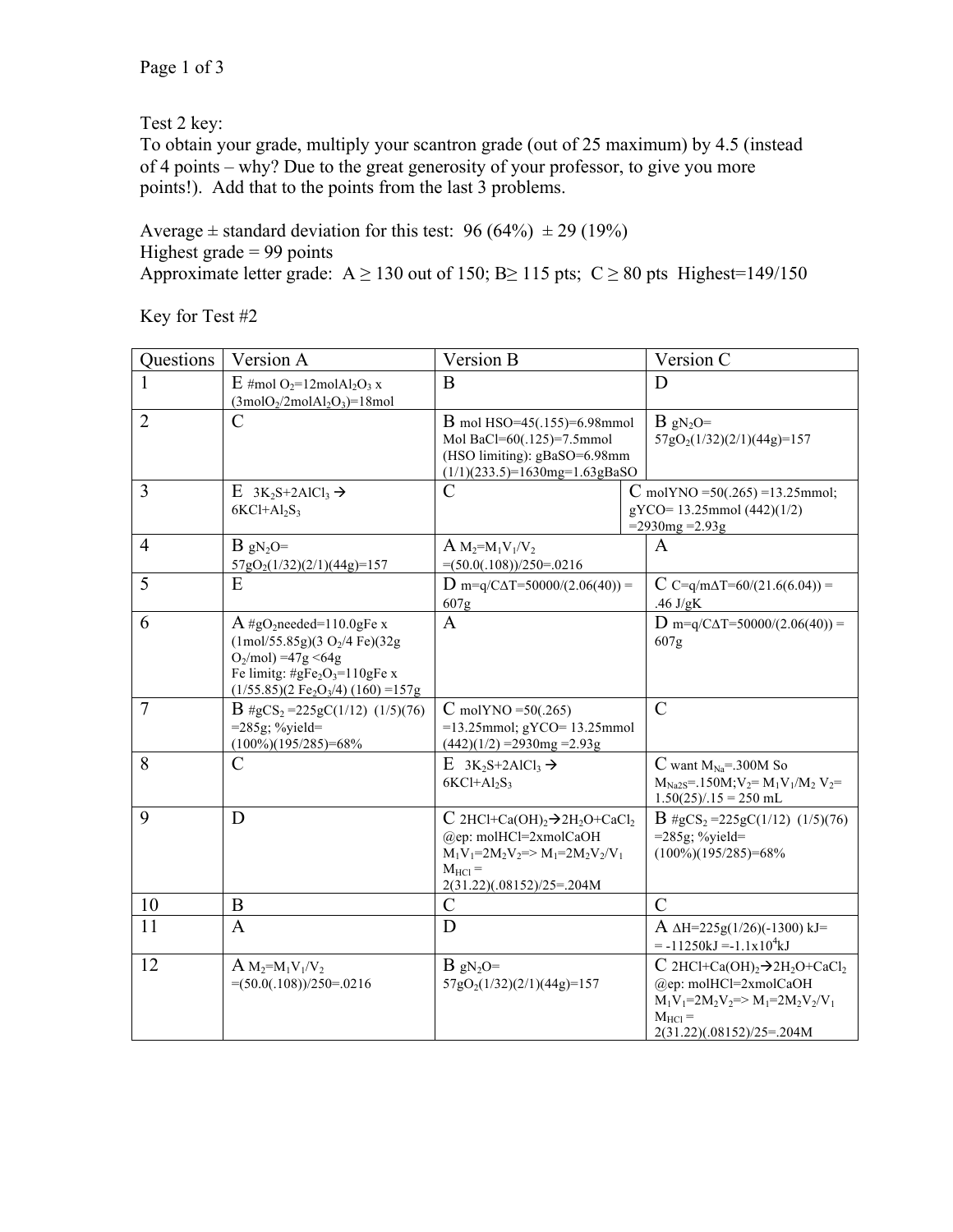| Questions | Version A                                                                                                                                                                                                | Version B                                                                                                                                                                                                                       | Version C                                                                                                                                                                                                                             |
|-----------|----------------------------------------------------------------------------------------------------------------------------------------------------------------------------------------------------------|---------------------------------------------------------------------------------------------------------------------------------------------------------------------------------------------------------------------------------|---------------------------------------------------------------------------------------------------------------------------------------------------------------------------------------------------------------------------------------|
| 13        | C want $M_{Na} = 300M$ So<br>$M_{Na2S} = 150M; V_2 = M_1V_1/M_2 V_2 =$<br>$1.50(25)/.15 = 250$ mL                                                                                                        | $C$ want $M_{Na} = 300M$ So<br>$M_{Na2S} = 150M; V_2 = M_1V_1/M_2 V_2 =$<br>$1.50(25)/.15 = 250$ mL                                                                                                                             | E                                                                                                                                                                                                                                     |
| 14        | $C$ molYNO = 50(.265)<br>$=13.25$ mmol; gYCO= 13.25mmol<br>$(442)(1/2) = 2930mg = 2.93g$                                                                                                                 | $B \# gCS_2 = 225gC(1/12)$ (1/5)(76)<br>$=285g$ ; %yield=<br>$(100\%)(195/285)=68\%$                                                                                                                                            | <b>B</b> mol HSO=45(.155)=6.98mmol<br>Mol BaCl=60(.125)=7.5mmol<br>(HSO limiting): gBaSO=6.98mm<br>$(1/1)(233.5)=1630$ mg=1.63gBaSO                                                                                                   |
| 15        | B mol HSO=45(.155)=6.98mmol<br>Mol BaCl=60(.125)=7.5mmol<br>(HSO limiting): gBaSO=6.98mm<br>$(1/1)(233.5)=1630$ mg=1.63gBaSO                                                                             | C C=q/m $\Delta$ T=60/(21.6(6.04)) =<br>.46 $J/gK$                                                                                                                                                                              | B                                                                                                                                                                                                                                     |
| 16        | $C$ 2HCl+Ca(OH) <sub>2</sub> $\rightarrow$ 2H <sub>2</sub> O+CaCl <sub>2</sub><br>@ep: molHCl=2xmolCaOH<br>$M_1V_1=2M_2V_2 \Rightarrow M_1=2M_2V_2/V_1$<br>$M_{\text{HCl}} = 2(31.22)(.08152)/25 = 204M$ | $\mathcal{C}$                                                                                                                                                                                                                   | $\mathbf{A}$                                                                                                                                                                                                                          |
| 17        | B                                                                                                                                                                                                        | A $\Delta H = 225g(1/26)(-1300)$ kJ=<br>$= -11250kJ = -1.1x104kJ$                                                                                                                                                               | E                                                                                                                                                                                                                                     |
| 18        | E                                                                                                                                                                                                        | A q=mC $\Delta$ T=25(.92)(48.5-22) =<br>$610J = 0.610 kJ$                                                                                                                                                                       | $\overline{A}$                                                                                                                                                                                                                        |
| 19        | A q=mC $\Delta$ T=25(.92)(48.5-22) =<br>$610J = 0.610 kJ$                                                                                                                                                | E                                                                                                                                                                                                                               | E $3K_2S+2AICl_3 \rightarrow$<br>$6KCl+Al_2S_3$                                                                                                                                                                                       |
| 20        | C C=q/m $\Delta$ T=60/(21.6(6.04)) =<br>.46 $J/gK$                                                                                                                                                       | $A \# gO_2$ needed=110.0gFe x<br>$(1 \text{mol}/55.85 \text{g})(3 \text{ O}_2/4 \text{Fe})(32 \text{g})$<br>$O_2$ /mol) = 47g < 64g<br>Fe limitg: $\#gFe_2O_3=110gFe$ x<br>$(1/55.85)(2 \text{ Fe}_2\text{O}_3/4) (160) = 157g$ | A q=mC $\Delta$ T=25(.92)(48.5-22) =<br>$610J = 0.610 kJ$                                                                                                                                                                             |
| 21        | $D_{\text{m=q/CAT}=50000/(2.06(40))}$ =<br>607g                                                                                                                                                          | B                                                                                                                                                                                                                               | B                                                                                                                                                                                                                                     |
| 22        | $A \Delta H = 225g(1/26)(-1300) kJ =$<br>$= -11250kJ = -1.1x104kJ$                                                                                                                                       | $E \#mol O_2=12mol Al_2O_3 x$<br>$(3 \text{mol} O_2 / 2 \text{mol} Al_2 O_3) = 18 \text{mol}$                                                                                                                                   | $\mathcal{C}$                                                                                                                                                                                                                         |
| 23        | $\mathcal{C}$                                                                                                                                                                                            | $\mathbf{A}$                                                                                                                                                                                                                    | $E \#mol O_2=12mol Al_2O_3 x$<br>$(3molO2/2molAl2O3)=18mol$                                                                                                                                                                           |
| 24        | $\mathbf{A}$                                                                                                                                                                                             | $\mathbf{A}$                                                                                                                                                                                                                    | $A M_2=M_1V_1/V_2$<br>$=(50.0(.108))/250=0.0216$                                                                                                                                                                                      |
| 25        | $\mathbf{A}$                                                                                                                                                                                             | E                                                                                                                                                                                                                               | $A \#gO_2$ needed=110.0gFe x<br>$(1 \text{mol}/55.85 \text{g})(3 \text{ O}_2/4 \text{Fe})(32 \text{g})$<br>$O_2/mol$ ) =47g <64g<br>Fe limitg: $\#gFe_2O_3=110gFe$ x<br>$(1/55.85)(2 \text{ Fe}_2\text{O}_3/4) (160) = 157 \text{ g}$ |

Problems:

Titration problem: a)  $H_2SO_4 + 2$  NaOH  $\rightarrow$  2H<sub>2</sub>O + Na<sub>2</sub>SO<sub>4</sub> at the equivalence point: # equiv  $H_2SO_4 = \text{\#}$  equiv. NaOH  $\Rightarrow$  2 x # moles H<sub>2</sub>SO<sub>4</sub> = # moles NaOH (but # moles = MV right?)  $2 M_{H2SO4}V_{H2SO4} = M_{NaOH}V_{NaOH}$  $M_{\text{NaOH}} = 2 M_{\text{H2SO4}} V_{\text{H2SO4}} / V_{\text{NaOH}} = 2(15.0 \text{ mL})(.25 \text{M}) / (25.0 \text{ mL}) = .30 \text{M}$ 

b) [NaOH]  $=$  # moles NaOH remaining/ total volume  $=$  ½ original moles/ total volume  $=1/2$  (  $\text{M}_{\text{NaOH}}\text{V}_{\text{NaOH}}$ )/(V<sub>t</sub>) = (1/2)((.30M)(25.0mL)/(25.0mL+7.5mL)= 0.115M = 0.12 M